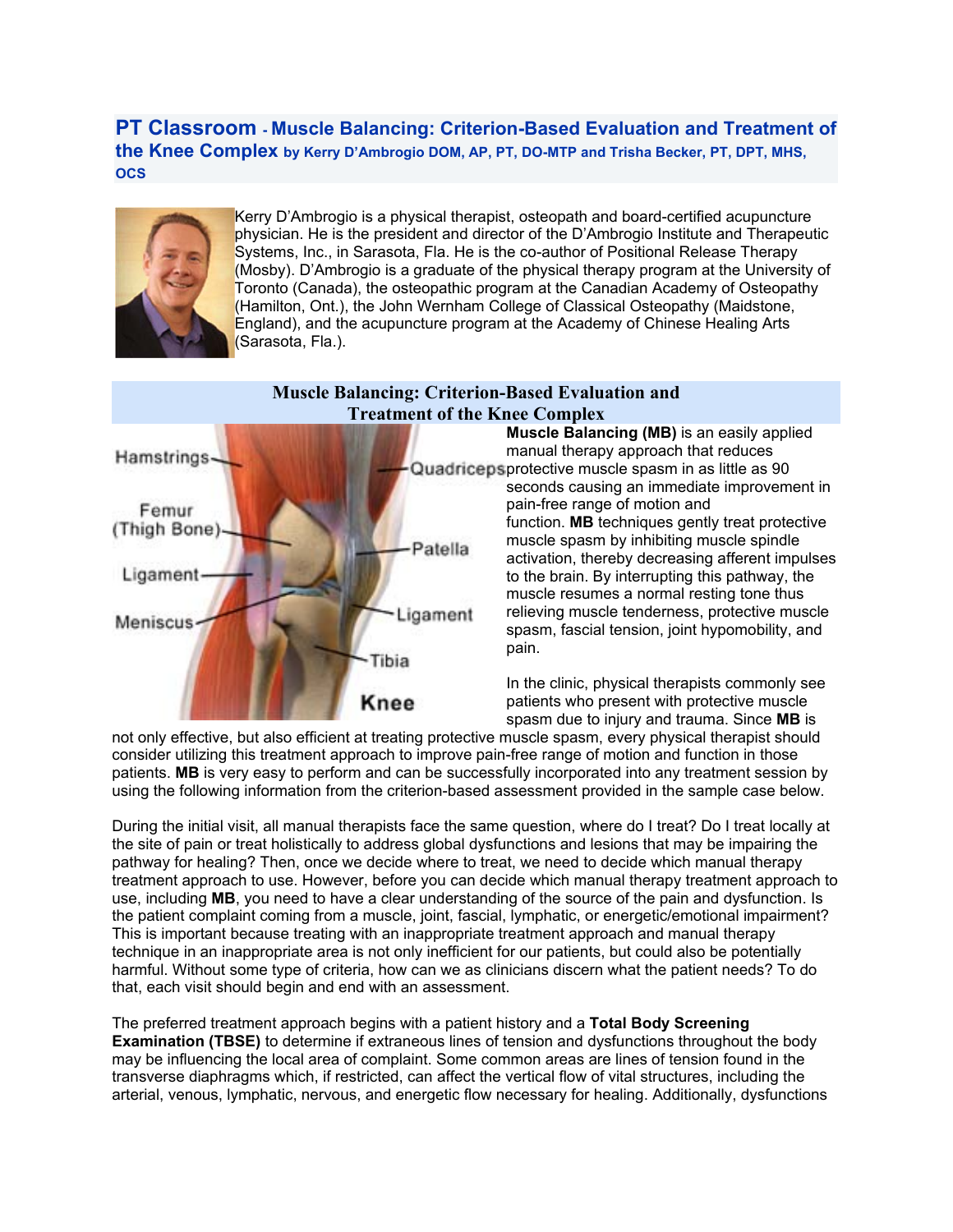of the autonomic nervous system, which controls vasomotion of the blood vessels, can affect the pathways of healing for all bodily tissues. If lines of extraneous lines of tension and total body dysfunctions are found to be influencing the area of complaint, then treatment must be performed globally prior to local treatment.

For example, if a patient complains of right knee pain and dysfunction, we must consider that there may be extraneous lines of tension in the transverse diaphragms and/or dysfunction of the autonomic nervous that could affect the pathway of healing for that knee. Before treating locally at the knee, we need to consider what the structures of the knee need to heal. First, the knee will need an unobstructed supply of oxygenated and nutrient rich blood, balanced nervous input, and energy. Second, the knee will also need an unimpaired venous, lymphatic and energy drainage pathway removing deoxygenated blood and waste products. However, there is an old saying in osteopathy that for this to occur, drainage must precede supply. This means that for oxygen and nutrients to reach the knee to help it heal, we need to remove the metabolic waste product first. Since extraneous lines of tension and autonomic dysfunction affect the vertical flow of vital structures and pathways of healing for all bodily tissues, including the knee, these must be evaluated and addressed prior to local treatment.

However, if the **TBSE** determines that there are no extraneous lines of tension and autonomic dysfunction, then a local evaluation can be performed. Continuing with example of right knee pain, local evaluation consists of **ARTS**:

• **(A)symmetry**: Evaluate the postural alignment of the knee for asymmetry.

• **(R)ange of Motion**: Evaluate the active and passive range of motion (AROM/PROM) of the knee. Assess for restrictions and the end feel. Soft/boggy end feel indicates swelling, hard end feel indicates joint dysfunction, and firm end feel indicates muscle spasm or fascial tension.

• **(T)ension Tests**: Evaluate for tension in the knee looking for a soft, supple, and springy end-feel. A hard and restrictive end-feel indicates a joint lesion.

• **(T)issue Tenderness**: Evaluate for tenderness in the muscles of the knee. Increased tenderness such as an 8-10/10 can indicate protective muscle spasm.

• **(T)issue Texture Changes**: Evaluate for tissue texture changes in the knee, which indicate swelling.

• **(S)pecial Tests**: Evaluate using specific orthopedic (including fascial glide) and dynamic tests to confirm findings.

If the primary lesion found on the Local Evaluation **(ARTS)** contributing to the complaint of right knee pain and dysfunction is identified by a positive Tissue Tenderness Test (8-10/10), then **MB** is indicated for this case. Other findings supporting the use of **MB** are asymmetry in the knee and decreased knee range of motion with a firm end feel. If there is more than one muscle involved, and there typically is, you will need to determine and prioritize the muscle with the greatest tenderness.

The **MB** procedure involves placing the involved body part in a position of comfort for approximately 90 seconds to reduce and arrest inappropriate proprioceptor activity in the muscle. With the knee, if the patient has protective muscle spasm in the quadriceps, the muscle must be shortened into a position of comfort until the tenderness and pain decreases or disappears. Once reached, the patient is then held in this position for at least 90 seconds before passively returning to a neutral position. The tender point is reassessed to determine further treatment. If successful, then treatment continues with all additional points until none are found on further evaluation. However, if the priority tender point is treated first, as previously stated, then no additional treatment may be needed. After treatment, there will be an immediate decrease in tenderness and pain in the treated muscle allowing for an increase in functional level. As a result, **MB** alleviates both soft tissue and articular dysfunctions in the body, thus restoring proper pain-free movement.

When indicated on a criterion-based evaluation, the **MB** treatment approach helps reduce muscle tenderness, protective muscle spasm, fascial tension, and pain. Accordingly, **MB** increases joint mobility, decreases swelling, restores proper joint biomechanics, improved functional ROM, and normalizes postural alignment. Clinically, patients will see an immediate decrease in complaints of pain and an increase in functional level. **MB** can effectively treat patients with orthopedic pain, orthopedic dysfunctions, and postural deformities resulting from protective muscle spasm. Because of the gentleness